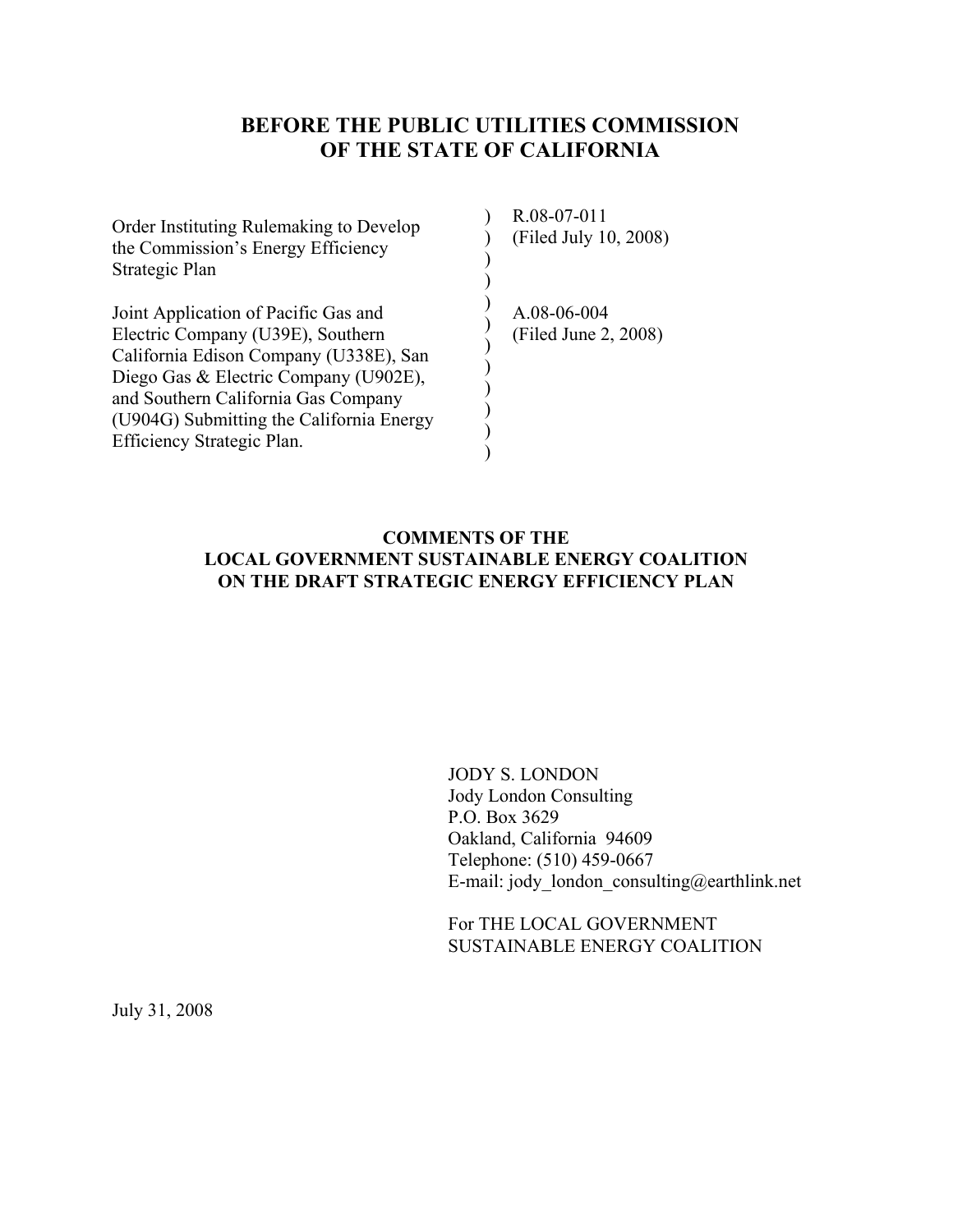### **I. INTRODUCTION**

 $\overline{a}$ 

In accordance with the Rules of Practice and Procedure of the California Public Utilities Commission ("CPUC"), the Local Government Sustainable Energy Coalition<sup>1</sup> submits these comments on the draft *Energy Efficiency Strategic Plan* ("Strategic Plan") circulated by the CPUC on July 14, 2008. The LGSEC commends the CPUC for taking control of the Strategic Plan. The CPUC has correctly recognized that the Plan needs to reflect State priorities and be implemented by the State. Like local government, State goals transcend particular utility service territory boundaries or program requirements. It is becoming very clear that as California implements AB 32, the Global Warming Solutions Act, local governments will have many new challenges and opportunities. The issues addressed in the *Strategic Plan* are a subset of the broader challenges local governments face as we move forward to reduce greenhouse gas emissions. The *Strategic Plan* should recognize this, and should anticipate a different way for local governments to engage on energy planning issues.

Below we respond to certain of the questions posed in the July 14, 2008 *Assigned Commissioner's and Administrative Law Judge's Ruling Regarding Initial Schedule on Strategic Plan*. We are responding to those questions most relevant to local governments and energy efficiency.

#### **II. RESPONSES TO QUESTIONS POSED IN THE JULY 14 RULING**

### **A. What Strategic Roles Should The Commission Take In Working With Other Governmental Agencies And Other Non-Jurisdictional Stakeholders In Support Of A Commission Strategic Plan?**

<sup>&</sup>lt;sup>1</sup> For purposes of this filing, the Local Government Sustainable Energy Coalition includes: the County of Los Angeles and the City of Santa Monica.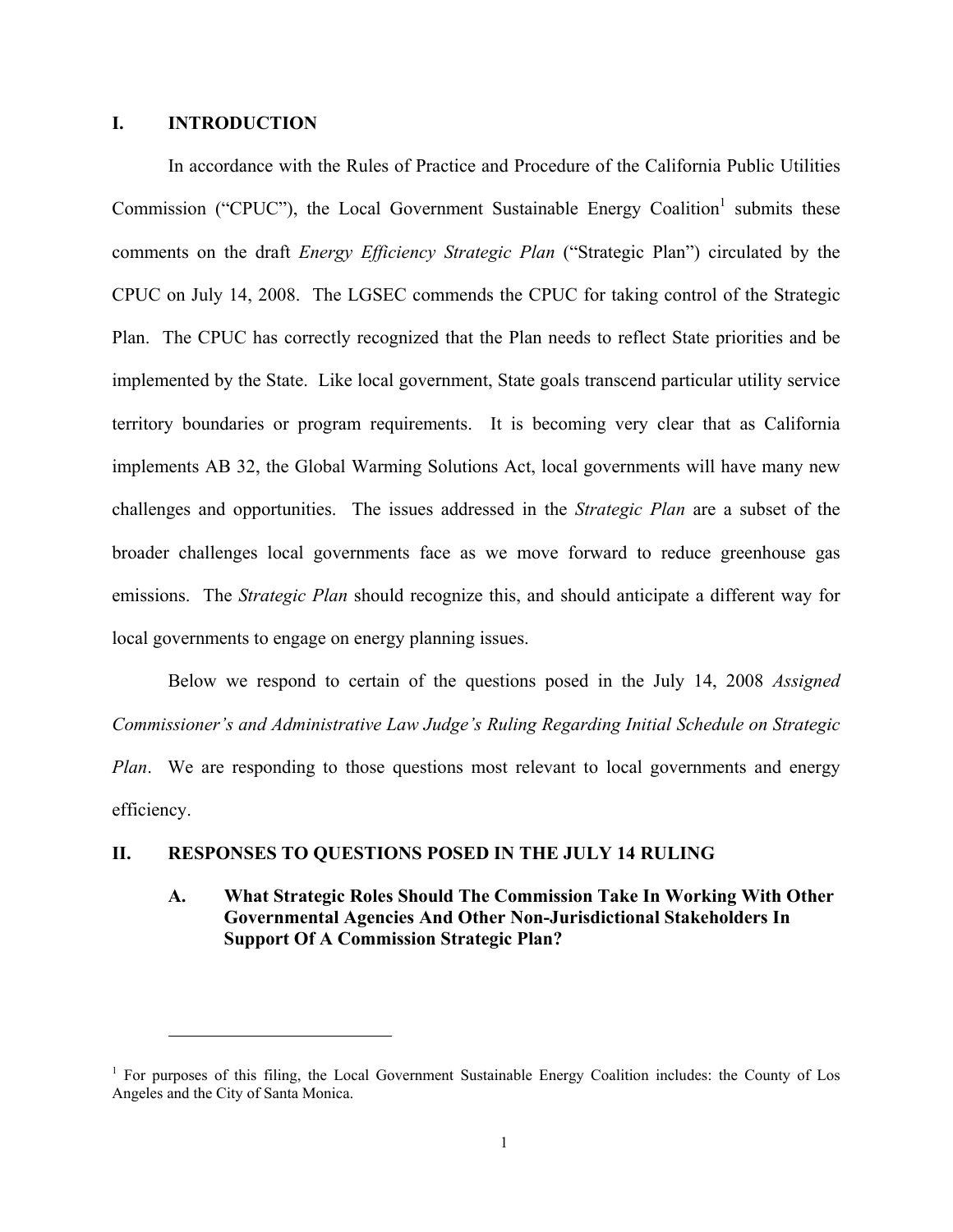As outlined in the June 2008 *Climate Change Draft Scoping Plan*,<sup>2</sup> ("Scoping Plan") the activities and issues that are addressed in the CPUC's draft *Energy Efficiency Strategic Plan* are a subset of the broader activities and issues that local governments will be required to address if California is to reduce its greenhouse gas emissions. The State is embarking on a fundamental re-examination of many of the planning and policy assumptions that have driven California for decades. The areas in which the Air Resources Board anticipates reductions from local government include community energy, community waste and recycling, community water and wastewater systems, community transportation, and community design, among others. This means a re-examination of everything from garbage contracts to water conveyance to public transportation to building codes to permitting and inspections. With regard to energy, local governments will play a key role in the development of, among other things, local renewable energy permits for solar rooftop efforts, as well as conditions associated with traditional energy resources that require permits for transmission, which ultimately leads to a viable and integrated energy system. It will require an examination by local government of both internal operations and the day-to-day activities of residents and businesses. Energy use is implicit in all of these areas.

The Air Resources Board will be working with a host of other State agencies to help regional and local governments develop targets for greenhouse gas reductions. The Air Resources Board is expecting significantly greater regional collaboration by government entities on transportation and land use planning, in particular. The Air Resources Board also expects local governments to "align existing funding sources and help secure new funding to implement

1

<sup>2</sup> California Air Resources Board, *Climate Change Draft Scoping Plan*, June 2008 Discussion Draft.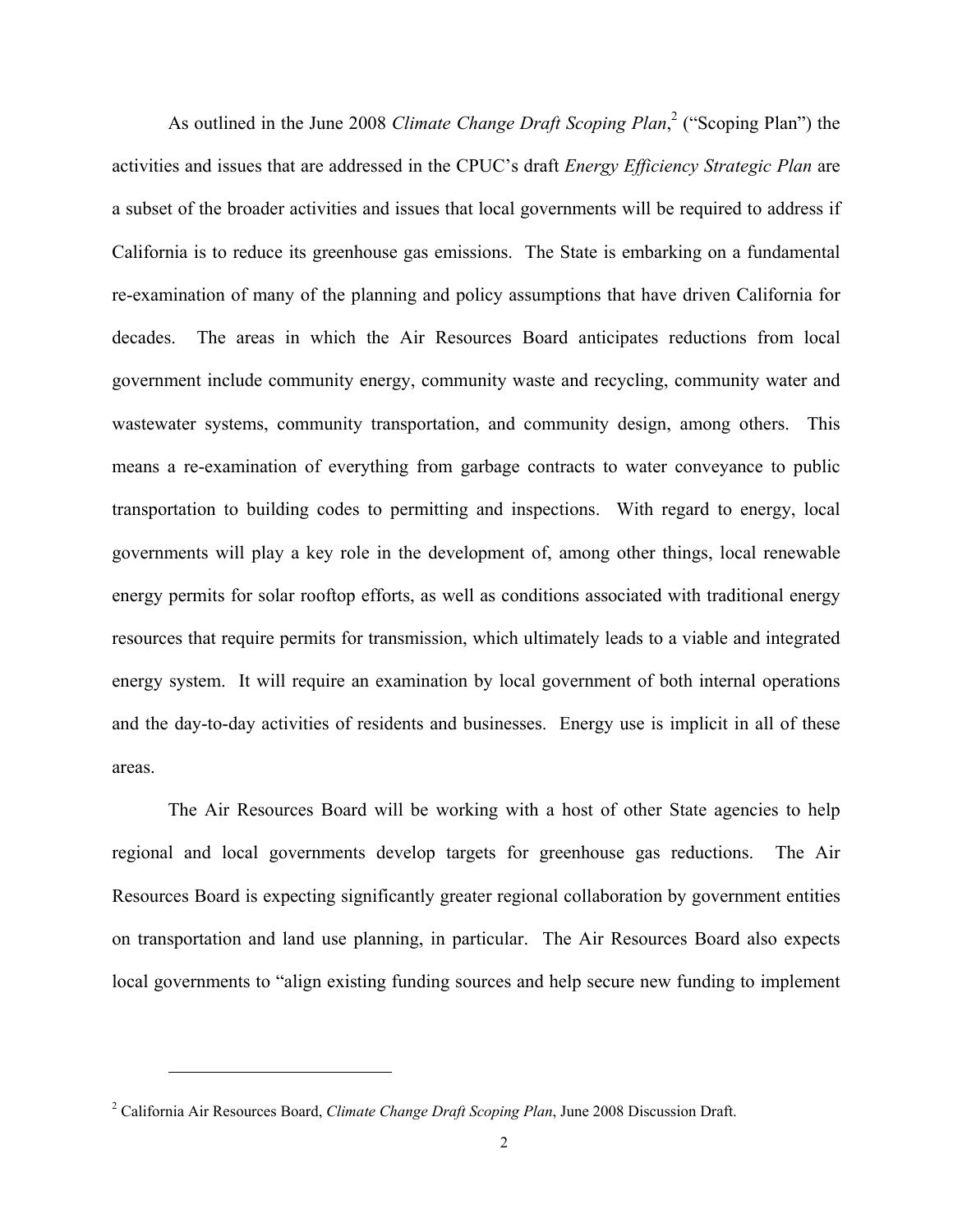blueprints at the local level, support local climate change planning and projects, and incentivize the desired high-quality, low-impact projects."<sup>3</sup>

The Air Resources Board is relying on the energy policies established by the CPUC and the California Energy Commission to meet reductions in the energy sector. The CPUC recognizes that its policy recommendations will likely form the basis for the Air Resources Board recommendations. Achieving reductions in the energy sector, as described in the *Energy Efficiency Strategic Plan*, will include significant participation by local government. Thus, we see several regulatory agencies converging on local government to help meet State goals. The CPUC will need to be actively involved with all of them, as well as with regional regulatory agencies, such as the Air Resources Boards and Regional Water Quality Control Boards.

In the context of this new policy direction, the investor-owned utilities have an important, but not a central, role. The public goods charge funds that are currently administered through energy efficiency partnerships with local governments are but one of the funding sources that the Air Resources Board anticipates should be aligned with other sources to meet greenhouse gas reduction goals. For example, the Federal Energy Bill of 2007 includes a provision for block grants to local governments for energy efficiency programs. The funding formulas allow larger cities and counties to be awarded grant money directly. For smaller cities and counties, funding is determined by the states. California has pending legislation that addresses how this will occur (AB 2176, Caballero).

**B. What Market Transformation Strategies, Including New Or Different Organizational Structures, Should A Commission Strategic Plan Address Or Contemplate? In Addition, How Should The Commission Define Market Transformation And What Standards Should Be Used To Determine When Market Transformation Has Occurred?** 

 $\overline{a}$ 

<sup>3</sup> California Air Resources Board, *Appendices to Climate Change Draft Scoping Plan*, June 2008, p. C-44.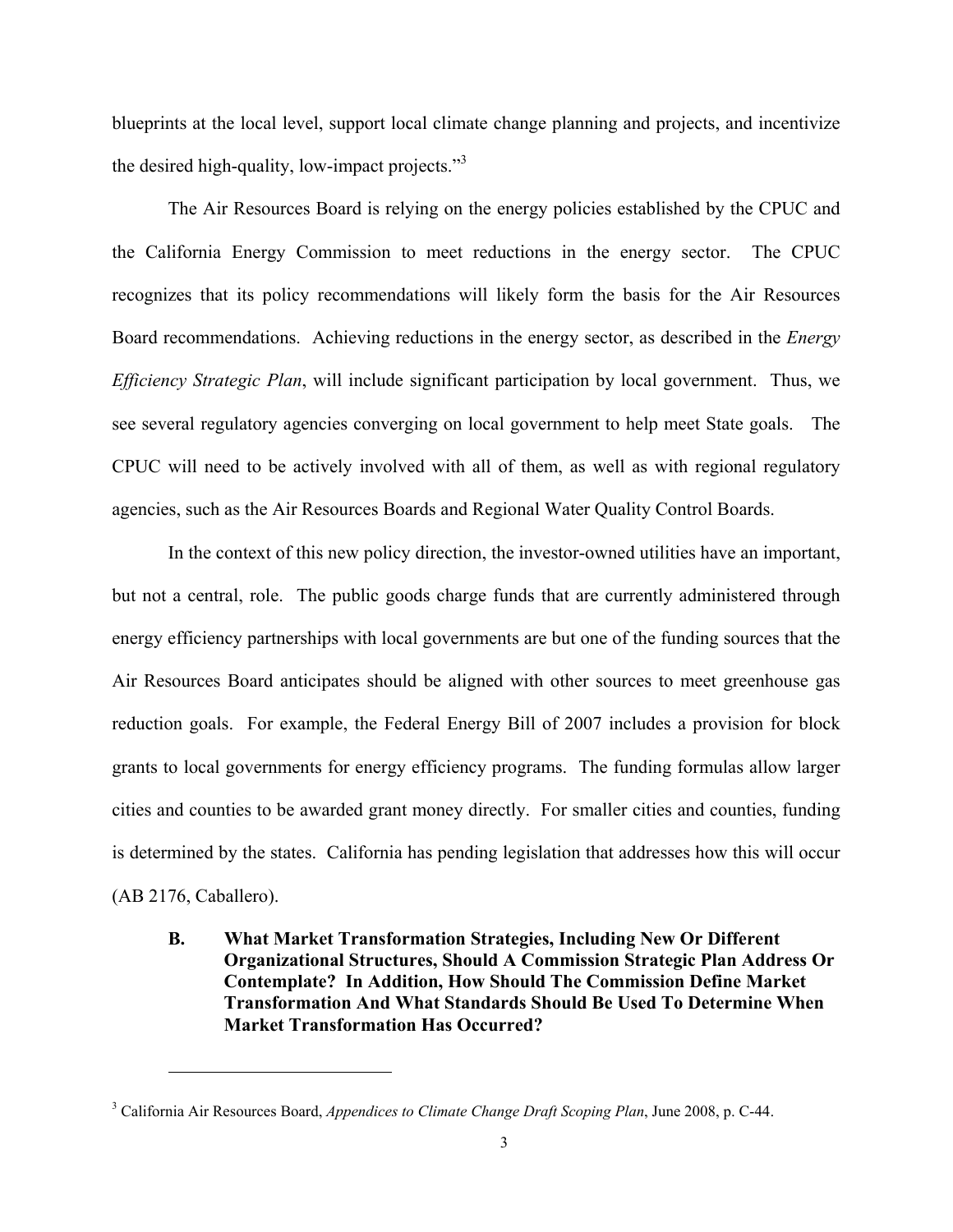As local governments realize that energy management is one piece of a larger initiative to meet State goals for greenhouse gas reduction, the current model for engaging local governments in energy efficiency activities will need to be examined. Local governments are the first to respond to the community's changing views and conscience regarding the issue of carbon reduction, and therefore need to take a broad view of energy within the context of smart growth, transportation, and related topics. The CPUC should consider whether local government sustainability programs, of which energy programs are part, are better managed in a holistic manner by a State agency or independent, non-profit entity. The CPUC should view local government competence to manage and implement energy efficiency and sustainability concepts as a transformation in the local government sector.

While many local governments, agencies, and special districts are moving ahead with plans to address climate change, there also are many that are not. Even those who are addressing climate change are finding that they must create the organizational infrastructure to do so, for example, creating positions to oversee sustainability and environmental compliance programs that reduce carbon footprints. Something that has been lacking in the discussion to date around energy efficiency and climate change is information for local governing boards about what will be required if they are to comply with the many directives coming from State government on these issues, from the CPUC, the Energy Commission, the Air Resources Board, and others.

The draft *Strategic Plan* acknowledges the need for a statewide liaison to assist with helping local governments in discrete areas, specifically education and peer-to-peer support (p. 85) and assisting with energy efficiency/sustainability/climate change programs (p. 88). This is a good first step, but does not go far enough toward allowing local public entities to target public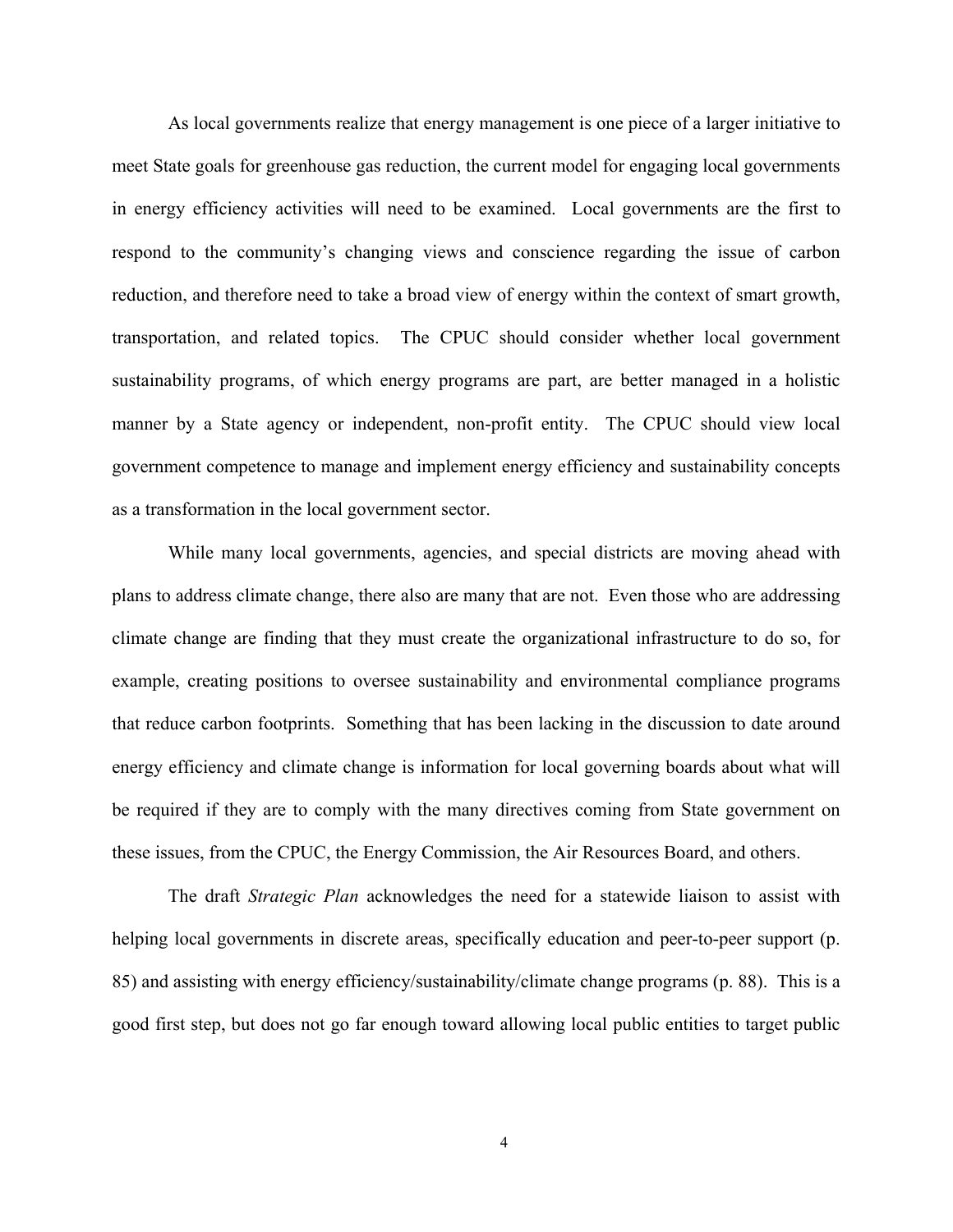goods charge energy efficiency funds to locally designed programs that are meeting the myriad objectives anticipated in both the *Strategic Plan* and the *Scoping Plan*.

Local governments will benefit from State guidance and oversight in meeting sustainability and energy efficiency goals. For example, there are some jurisdictions whose building plans require a commercial building developer to include a prescribed number of parking spaces for a given square footage, for example, four parking spaces for every 1,000 square feet of office space. If the State's goals are to reduce emissions from personal vehicles, these types of policies should be modified. Even though this example is not directly an energy efficiency example, it is a good example of how various sustainability policies can come together at the local level. Requirements for new construction are developed as a package, usually; the energy issues are implicit in the larger policy setting process. Achieving this type of local policy integration will best happen if local governments are provided with the tools and resources to build their internal capacity.

Since 2002, members of the LGSEC have participated in public goods charge energy efficiency programs. We have first-hand experience with various models of program administration for local governments. Increasingly under the current model, where the CPUC delegates to the investor-owned utilities the design and administration of energy efficiency programs for municipal entities, the programs administered by some of the utilities have become inflexible and are not allowing local entities to truly shape the program to take advantage of a particular entity's strengths and meet its needs. In thinking about the long-term future for energy efficiency in California, for public sector programs the CPUC may need to step outside the utility-led paradigm.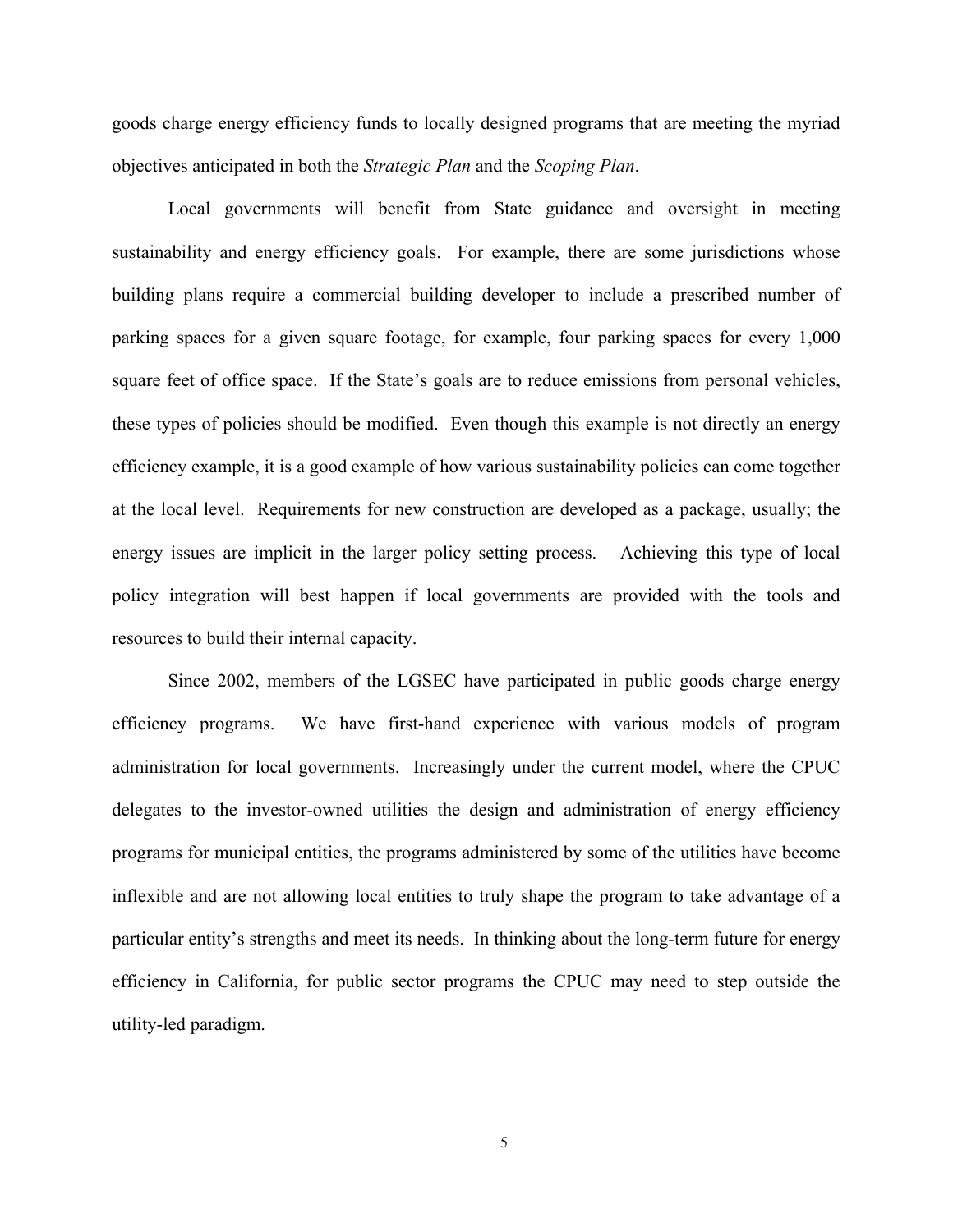At least some of the current utility applications for 2009-2011, on which we will submit comments next month, do not at first review appear to be structured to allow the type of broad, community-based program that is envisioned in the *Scoping Plan*. The CPUC should engage local governments in discussion with other State regulatory agencies around the best way to fully leverage local government activities to meet the State's energy and environment goals. This process should be readily accessible for local government participation at the elected or staff level; it should not happen predominantly in San Francisco or Sacramento. This process should be driven by regional planning organizations and local government. While there will be a role for the State's utilities, the programs should be driven by local government priorities and plans for complying with AB 32, integration with smart growth, expansion of local response to demand reduction opportunities, and other related issues, and not simply focused on energy efficiency.

### **C. How Should A Commission Strategic Plan Coordinate Energy Efficiency Plans With Demand Response Plans And Solar Programs?**

 As indicated above, the *Strategic Plan* should anticipate sustainability strategies, of which energy efficiency, demand response, and solar programs are all part.

### **D. What Specific Low-Income Energy Efficiency Strategies Should Be Encompassed In A Commission Strategic Plan?**

 Many local governments have the capacity to assist in outreach to low-income communities, particularly those that operate public housing programs and public health clinics that serve low-income individuals. There is great opportunity, with sufficient funding, for the local government partnerships to play a stronger role in implementing low-income energy efficiency strategies. To date, the utility low-income energy efficiency programs have been predominantly developed and delivered by utility staff and/or their contractors.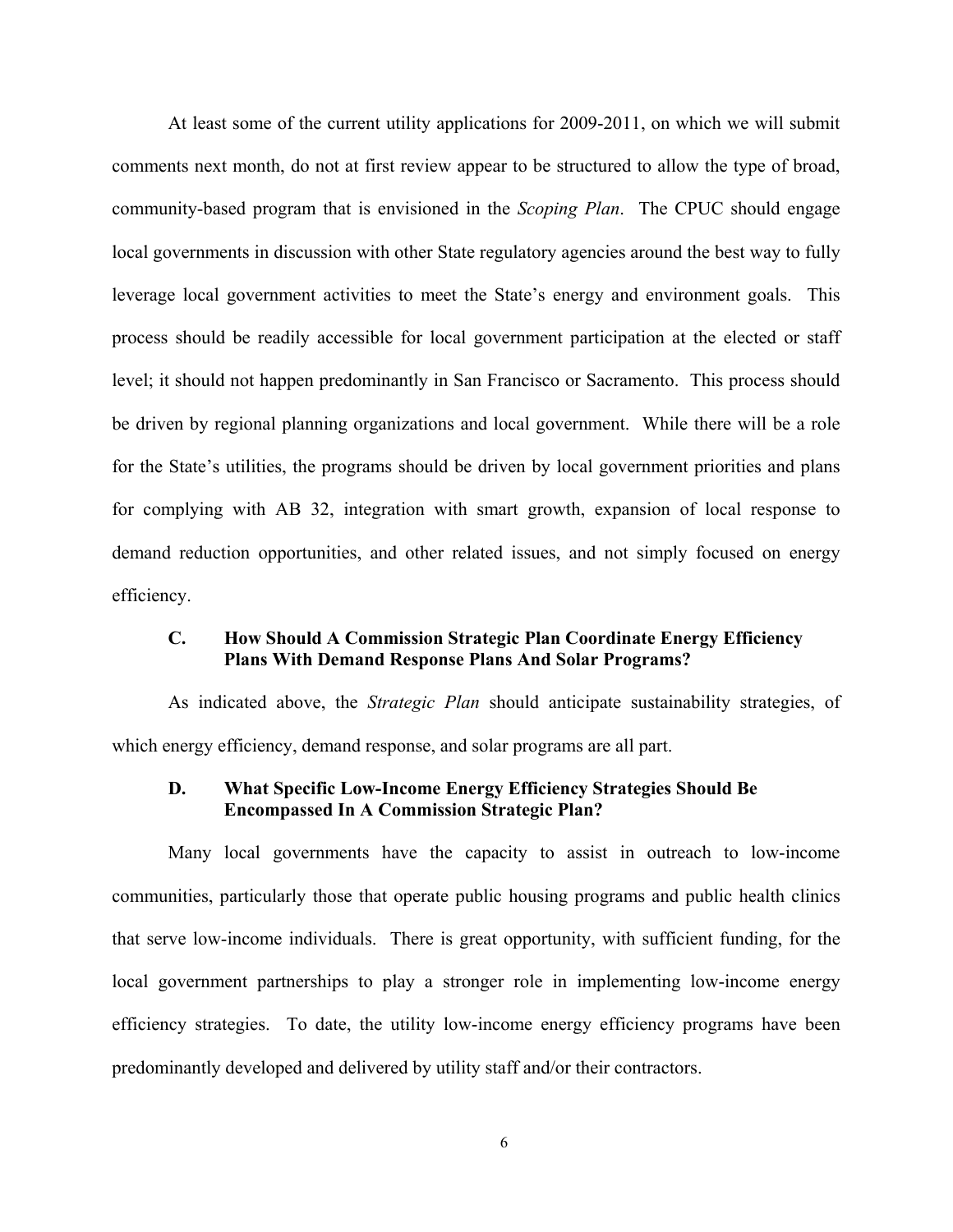#### **E. What Process Should Be Used To Update The Commission Strategic Plan?**

The process that led to the development of the current *Strategic Plan*, while very resource intensive, did provide opportunity for those entities that could participate to do so. An abbreviated version of that process, with more meetings at different locations around the State, would allow local governments to more fully participate. The CPUC also should hold periodic update meetings, at which it hears from a range of stakeholders, to determine how implementation is progressing. These meetings should be held in concert with the other State agencies that are implementing California's sustainability policies.

#### **III. CONCLUSION**

 For the reasons stated above, the CPUC's *Strategic Plan for Energy Efficiency* should anticipate a different framework for engaging local governments in energy efficiency and other energy planning issues.

Dated: July 31, 2008 Respectfully submitted,

By: Jody Inder

Jody S. London

Jody London Consulting P.O. Box 3629 Oakland, California 94609 Telephone: (510) 459-0667 E-mail: jody london consulting@earthlink.net

For THE LOCAL GOVERNMENT SUSTAINABLE ENERGY COALITION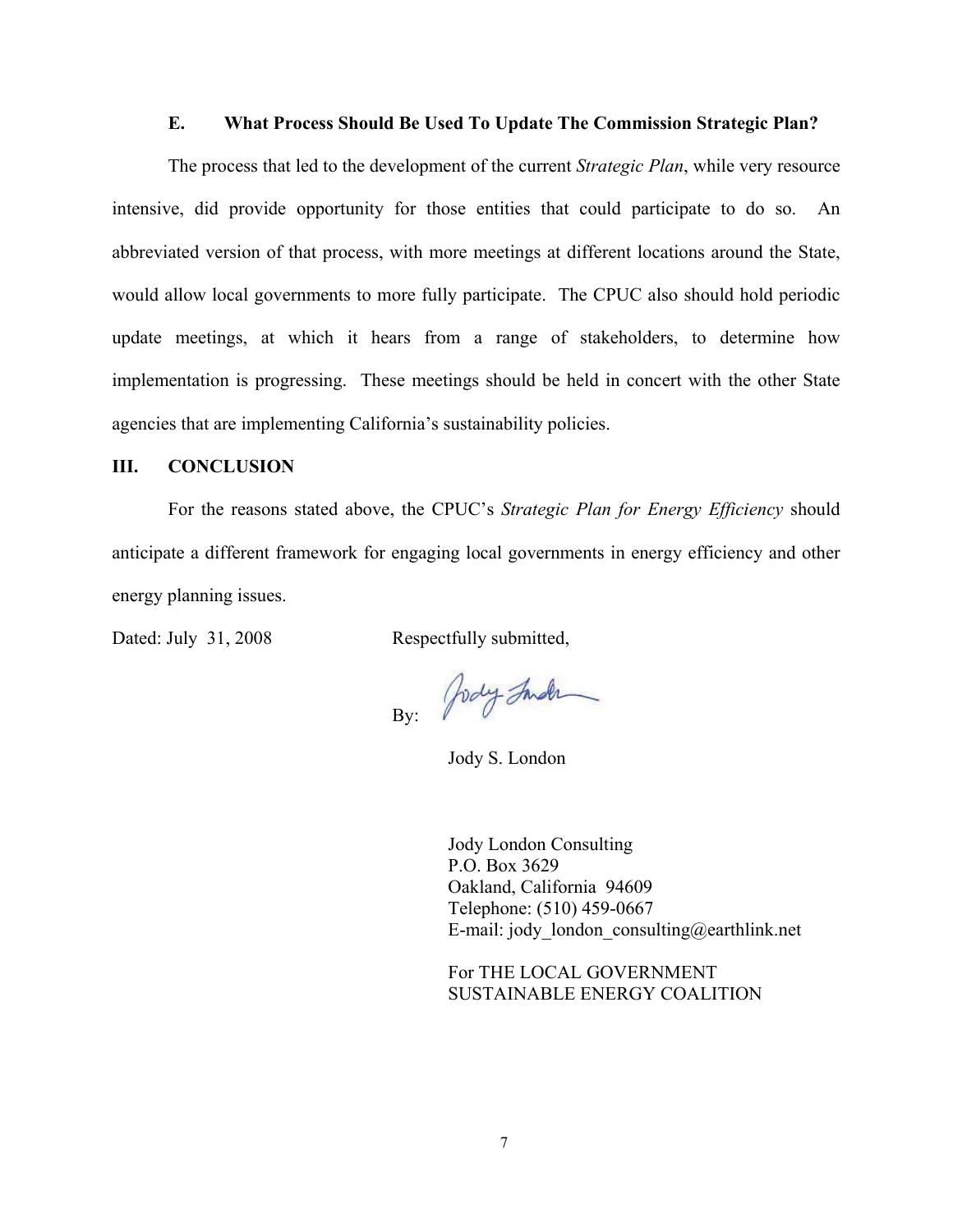## **CERTIFICATE OF SERVICE**

**\_\_\_\_\_\_\_\_\_\_\_\_\_\_\_\_\_\_\_\_\_\_\_\_\_\_\_\_\_\_\_\_\_\_\_\_\_\_\_\_\_\_**

I, Jody London, certify that I have, on this date, served a copy of "Comments Of The Local Government Sustainable Energy Coalition On Draft Energy Efficiency Strategic Plan" on all known parties to R.08-07-011/A.08-06-004 by transmitting an e-mail message with the document attached to each party named in the official service list, and by serving a hard copy on the Administrative Law Judge.

I declare under penalty of perjury, pursuant to the laws of the State of California, that the foregoing is true and correct.

 $\mathcal{L}_\text{max}$  and  $\mathcal{L}_\text{max}$  and  $\mathcal{L}_\text{max}$  are the contract of the contract of the contract of the contract of the contract of the contract of the contract of the contract of the contract of the contract of the con

Dated July 31, 2008 in Oakland, California.

Jody Inder

Jody London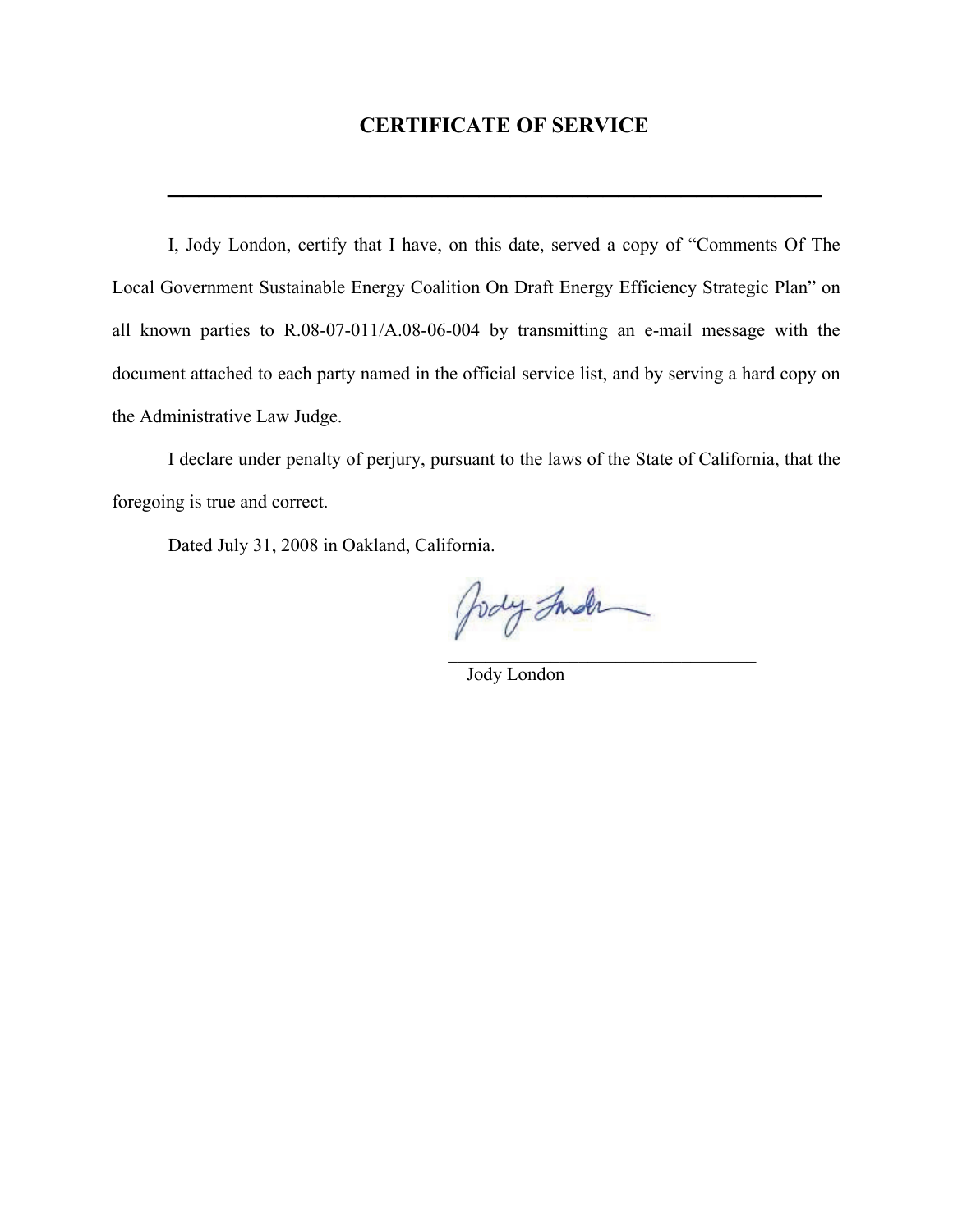**Proceeding: A0806004 - PG&E, EDISON, & SDG& Filer: PACIFIC GAS AND ELECTRIC COMPANY List Name: LIST Last changed: July 30, 2008** 

## **Proceeding: R0807011 - OIR - ENERGY EFFICIE Filer: CPUC - ENERGY EFFICIENCY STRATEGIC PLAN List Name: LIST Last changed: July 30, 2008**

sesco@optonline.net mmoore@newportpartnersllc.com keith.mccrea@sablaw.com mharrigan@ase.org jimross@r-c-s-inc.com gtropsa@ice-energy.com keith.layton@swgas.com valerie.ontiveroz@swgas.com ckmitchell1@sbcglobal.net mthorp@sempra.com spatrick@sempra.com alexsot@aol.com dmahmud@mwdh2o.com socal.forum@yahoo.com michele@sbesc.com richvilla4@hotmail.com pwuebben@aqmd.gov larry.cope@sce.com montoym1@sce.com stacie.schaffer@sce.com kswitzer@gswater.com rkmoore@gswater.com dwood8@cox.net bpatton\_rancho@sbcglobal.net cfpena@sempra.com gbaker@sempra.com khassan@sempra.com mcalabrese@sandiego.gov liddell@energyattorney.com andrew.mcallister@energycenter.org ralf1241a@cs.com irene.stillings@energycenter.org jennifer.porter@energycenter.org sephra.ninow@energycenter.org mlewis@ctg-net.com judi.schweitzer@post.harvard.edu thunt@cecmail.org wilkinson@es.ucsb.edu

pcanessa@charter.net eadams.assert@verizon.net sundnr2@sbcglobal.net abrice@rhainc.com pk@utilitycostmanagement.com jmann@pmelaw.com jmann@pmelaw.com JeffreyH@hellermanus.com RemiT@hellermanus.com gredican@caasm.org wparker@baprc.com hayley@turn.org jeanne.sole@sfgov.org marcel@turn.org dil@cpuc.ca.gov rhd@cpuc.ca.gov stephen.morrison@sfgov.org matt@sustainablespaces.com achang@nrdc.org rsa@a-klaw.com cjn3@pge.com dfc2@pge.com SAW0@pge.com enriqueg@lif.org jsqueri@gmssr.com mday@goodinmacbride.com edwardoneill@dwt.com irene@igc.org ssmyers@att.net jak@gepllc.com jerryl@abag.ca.gov rknight@bki.com george@housiasystem.com jody\_london\_consulting@earthlink.netjs@clearedgepower.com hoerner@redefiningprogress.org swentworth@oaklandnet.com

samuelk@greenlining.org samuelk@greenlining.org pucservice@dralegal.org pucservice@dralegal.org john@proctoreng.com pmschwartz@sbcglobal.net tim@marinemt.org sebesq@comcast.net wem@igc.org hryan@smallbusinesscalifornia.org Mike@alpinenaturalgas.com bill@jbsenergy.com jweil@aglet.org elee@davisenergy.com billjulian@sbcglobal.net carolyncox2@sbcglobal.net mike@calcerts.com tcrooks@mcr-group.com glw@eslawfirm.com chris@cuwcc.org wynne@braunlegal.com mboccadoro@dolphingroup.org blaising@braunlegal.com lmh@eslawfirm.com kristac@acwa.com ljimene@smud.org hodgesjl@surewest.net westgas@aol.com cscruton@energy.state.ca.us kmills@cfbf.com bburt@macnexus.org lperez@cresource.org jparks@smud.org cristalfour@aol.com michelle.mishoe@pacificorp.com ryan.flynn@pacificorp.com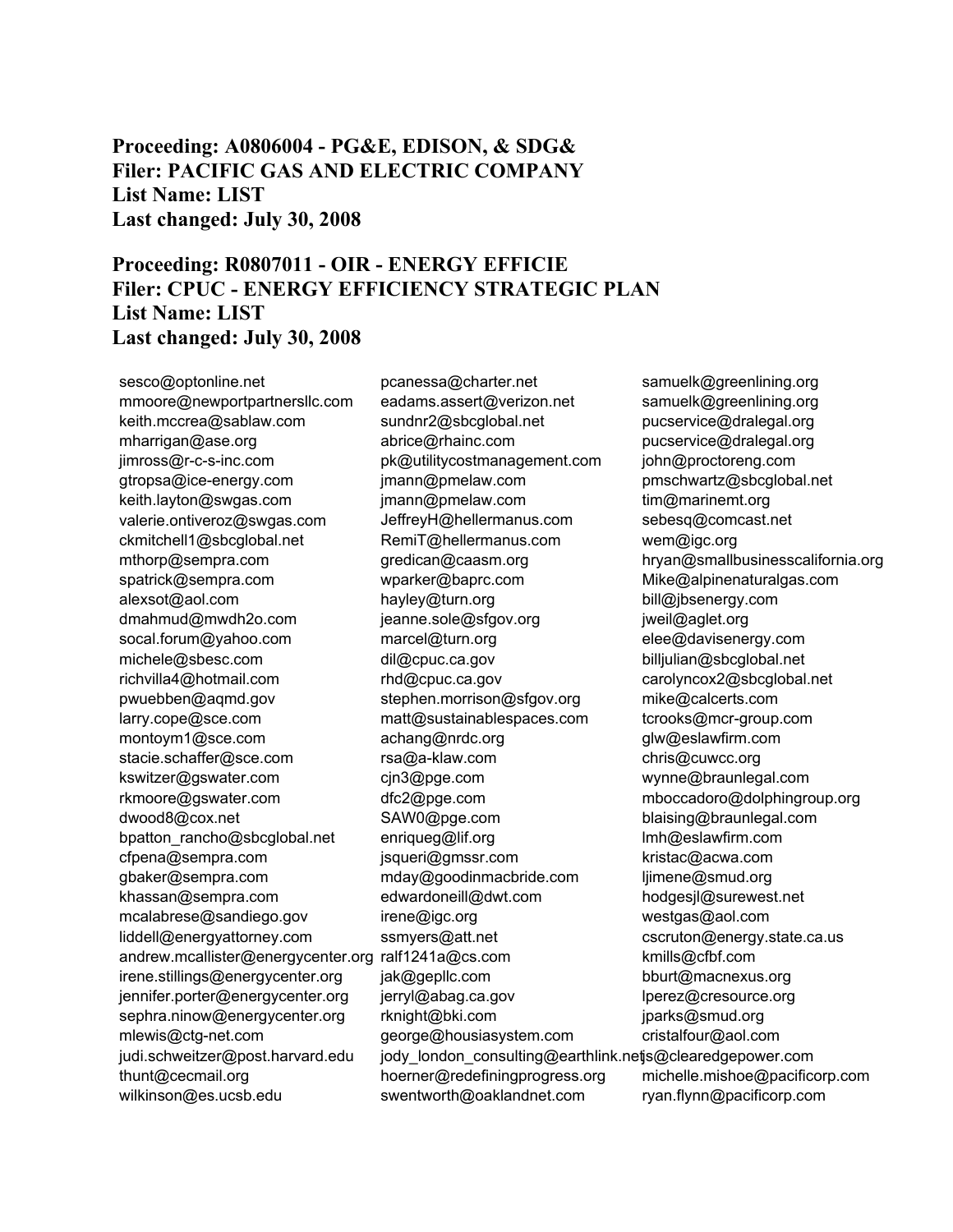tom@ucons.com higgins@newbuildings.org gandhi.nikhil@verizon.net donaldgilligan@comcast.net ameliag@ensave.com Clark.Pierce@us.landisgyr.com eosann@starpower.net jthorneamann@aceee.org snadel@aceee.org staples@staplesmarketing.com mking@staplesmarketing.com nphall@tecmarket.net gstaples@mendotagroup.net annette.beitel@gmail.com rmcmahill@currentgroup.com jmeyers@naima.org pjacobs@buildingmetrics.biz mmcguire@summitblue.com bobbi.sterrett@swgas.com emello@sppc.com David.Pettijohn@ladwp.com tblair@mwdh2o.com bmcdonnell@mwdh2o.com kwong@semprautilities.com nhernandez@isd.co.la.ca.us david@nemtzow.com susan.munves@smgov.net brad.bergman@intergycorp.com southlandreports@earthlink.net cdamore@icfi.com dpape@icfi.com sculbertson@icfi.com thamilton@icfi.com Case.Admin@sce.com don.arambula@sce.com Jennifer.Shigekawa@sce.com Laura.Genao@sce.com tory.weber@sce.com rsperberg@onsitenergy.com dan@energysmarthomes.net jlaun@apogee.net apyle@sandiego.gov ashley.watkins@energycenter.org centralfiles@semprautilities.com jyamagata@semprautilities.com robert.gilleskie@energycenter.org elee@sandiego.gov tblair@sandiego.gov bob.ramirez@itron.com rachel.harcharik@itron.com

david.gordon@efm-solutions.com kjk@kjkammerer.com cneedham@edisonmission.com TFlanigan@EcoMotion.us sthompson@ci.irvine.ca.us sbarata@opiniondynamics.com dale@betterbuildings.com mlong@anaheim.net cheryl.collart@ventura.org Jeff.Hirsch@DOE2.com hhuerta@rhainc.com atencate@rsgrp.com lcasentini@rsgrp.com jcelona@sbcglobal.net ann.kelly@sfgov.org abesa@semprautilities.com wblattner@semprautilities.com pvillegas@semprautilities.com tburke@sfwater.org norman.furuta@navy.mil bcarver@nrdc.org eric@ethree.com gchang1@bloomberg.net kgrenfell@nrdc.org lettenson@nrdc.org andrew\_meiman@newcomb.cc andy.goett@paconsulting.com ann\_mccormick@newcomb.cc cbaskette@enernoc.com efm2@pge.com j5b2@pge.com yxg4@pge.com John\_Newcomb@newcomb.cc lhj2@pge.com matt\_sullivan@newcomb.cc rbm4@pge.com slda@pge.com SRRd@pge.com tmfry@nexant.com WKR4@pge.com rekl@pge.com rreinhard@mofo.com steven@moss.net epoole@adplaw.com CEM@newsdata.com Cassandra.sweet@dowjones.com jwiedman@goodinmacbride.com sbuchwalter@icfi.com policy.solutions@comcast.net jimflanagan4@mac.com

cem@newsdata.com lisa\_weinzimer@platts.com sellis@fypower.org wmcguire@fypower.org bkc7@pge.com regrelcpuccases@pge.com jkz1@pge.com jwwd@pge.com wcm2@pge.com regrelcpuccases@pge.com hxag@pge.com rafi@pge.com epetrill@epri.com andrew.wood3@honeywell.com Mary@EquipoiseConsulting.com tlmurray@earthlink.net ghamilton@gepllc.com mistib@comcast.net ashish.goel@intergycorp.com grant.cooke@intergycorp.com jay.bhalla@intergycorp.com rfox@intergycorp.com Patricia.R.Thompson@gmail.com sbeserra@sbcglobal.net wbooth@booth-law.com michael.cheng@paconsulting.com alex.kang@itron.com Ann.Peterson@itron.com fred.coito@kema.com jennifer.fagan@itron.com jtiffany@ase.org john.cavalli@itron.com kathleen.gaffney@kema.com karl.brown@ucop.edu mrw@mrwassoc.com mrw@mrwassoc.com Bruce@BuildItGreen.org p.miller@earthlink.net jesser@greenlining.org robertg@greenlining.org stevek@kromer.com craigtyler@comcast.net elvine@lbl.gov mwbeck@lbl.gov darmanino@co.marin.ca.us jcluboff@lmi.net rita@ritanortonconsulting.com cpechman@powereconomics.com gthomas@ecoact.org emahlon@ecoact.org